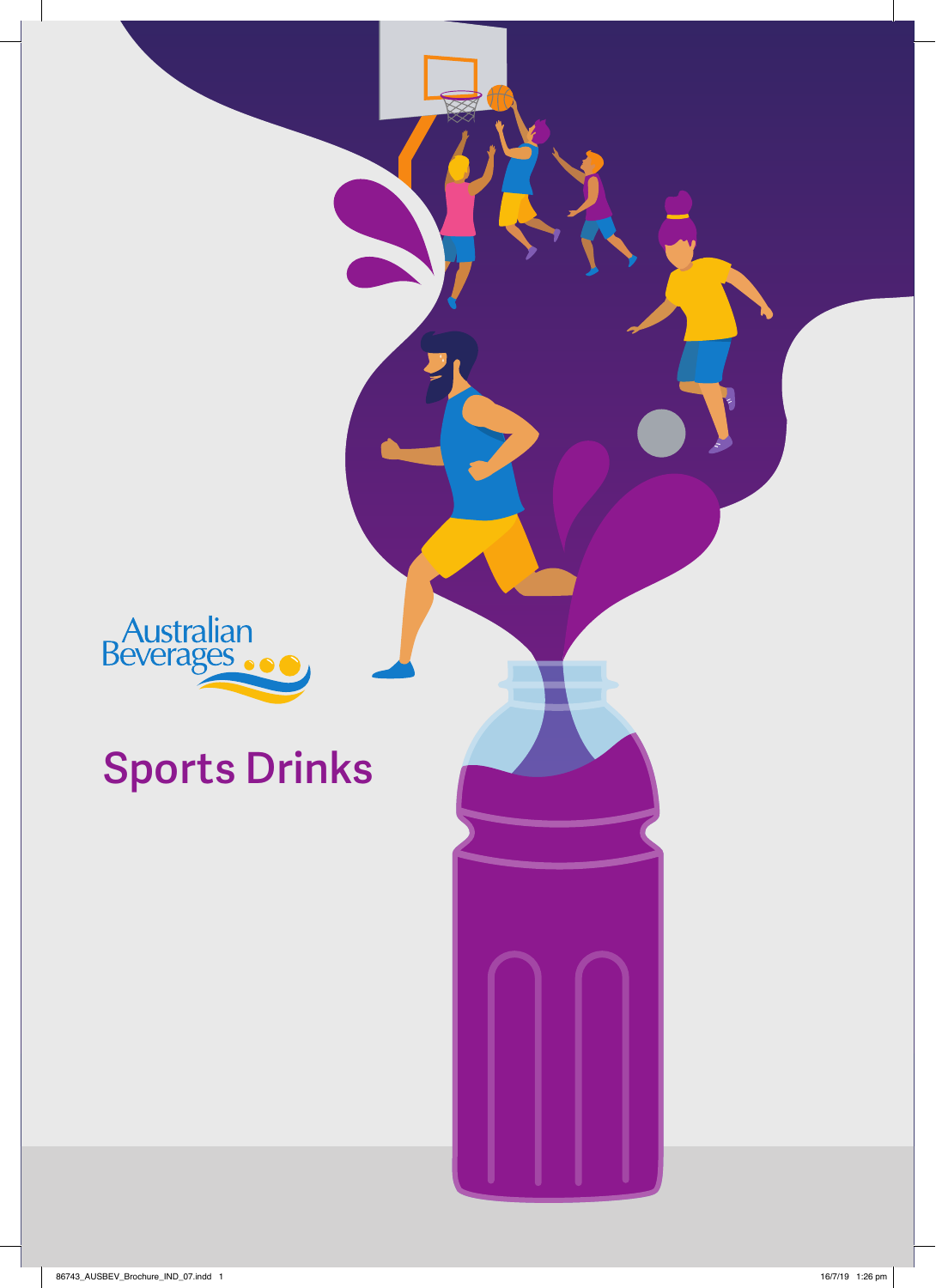# **What is a sports drink?**

Sports drinks are functional beverages used by active Australians for rehydration, refuelling and to support athletic performance.

While beverages including water, cordial, juice and soft drinks provide fluid and therefore can help provide hydration following or during sporting activities and exercise, they are not typically the products that come to mind when the term 'sports drink' is used.

Generally, reference to sports drinks relates to beverages containing carbohydrates and electrolytes. Many people choose drinks with electrolytes for rehydration due to sweat loss. These consumers range from athletes to ordinary Australians working out in the gym, exercising, or participating in organised or non-organised sport. Sports drinks are designed to deliver carbohydrates, electrolytes and fluid to allow an athlete to simultaneously rehydrate and refuel during and after exercise.

**The term 'electrolyte drink' is defined by the Australia New Zealand Food Standards Code and is also commonly referred to as a 'sports drink'. Today, sports drinks are popular around the world as an effective way to rehydrate.** 

Sports drinks can vary widely in composition. When determining the most appropriate type of beverage for rehydration and replenishment of fuel, many factors should be considered including the intensity and type of exercise, fitness levels and environmental conditions<sup>1</sup>.

It is challenging to prescribe a universal beverage that will meet the needs of all athletes or active people who use beverages for rehydration and refuelling.

<sup>1</sup> American College of Sports Medicine. Exercise and fluid replacement: Position Stand. Medicine & Science in Sports & Exercise, 2007.

# **Introduction to electrolyte drinks and sports drinks**

## **How are electrolyte drinks defined?**

The definition of electrolyte drinks is governed by Food Standards Australia New Zealand [FSANZ] under Standard 2.6.2 of the Food Standards Code:

**An electrolyte drink means a drink formulated and represented as suitable for the rapid replacement of fluid, carbohydrates, electrolytes and minerals.**

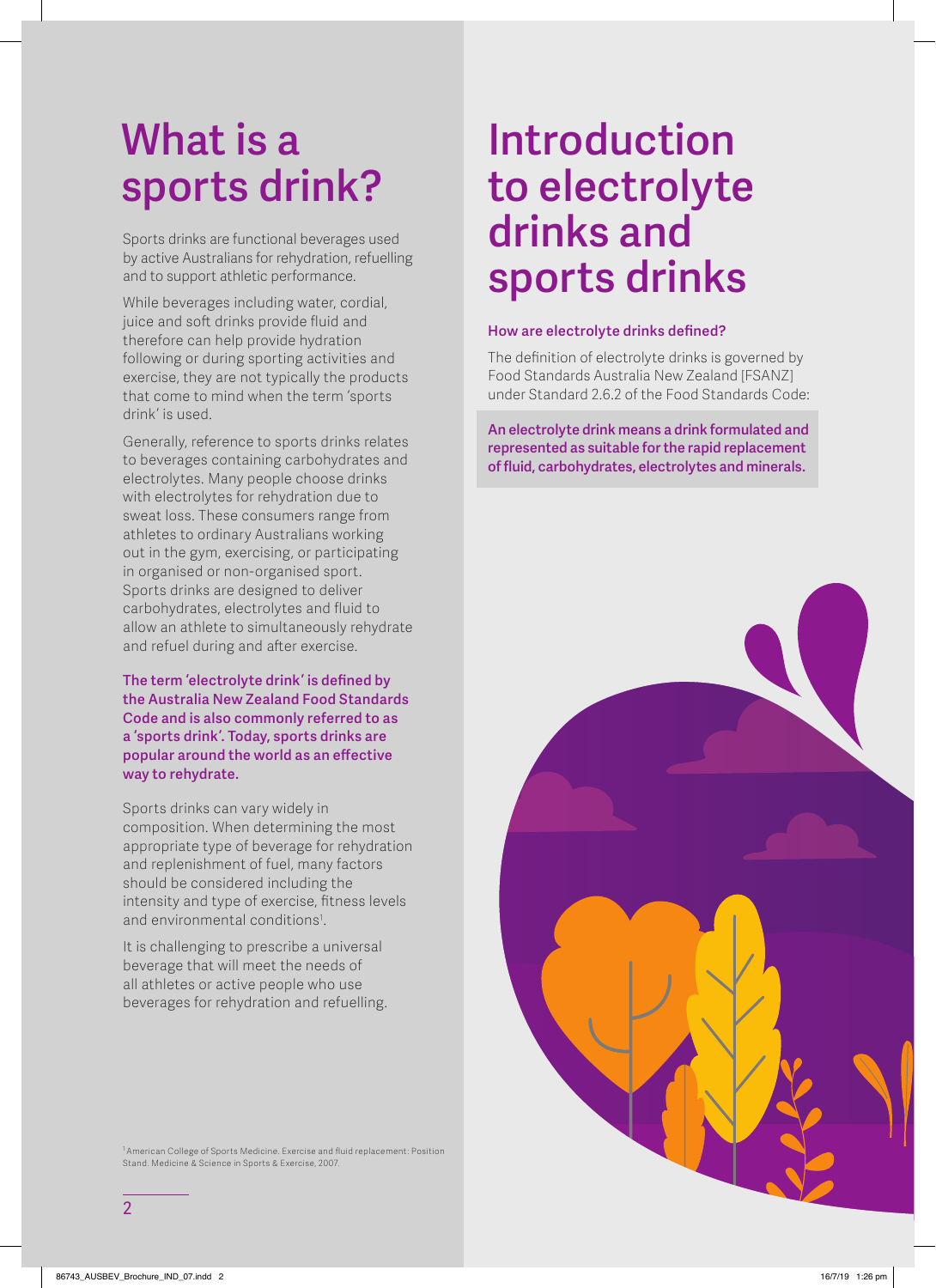For a product to be called an electrolyte drink, the product must have a prescribed composition under Food Standard 2.6.2.

Prescribed composition of electrolyte drinks and electrolyte drink bases:

- Carbohydrate (specified sugars) 50-100 g/L
- Sodium ≥10 mmol/L (230 mg/L)
- Osmolality (isotonic only) 250-340 mOsmol/L

Standard 2.6.2 permits isotonic electrolyte drinks to carry a claim to the effect that the product is designed to promote the availability of energy and to prevent or treat mild dehydration that may occur as a result of sustained strenuous exercise.

#### **Carbohydrates**

Carbohydrates are the body's fuel. They are macronutrients which provide energy to cells, particularly brain and muscle cells during exercise<sup>2</sup>. The body breaks down carbohydrates during the process of metabolism to release energy, and the body is also able to store a limited amount of carbohydrate as glycogen in the muscles and liver. The most common type of carbohydrate found in sports drinks is sugar.

Insufficient fuel can result in fatigue, a reduced ability to train, impaired competition performance, and a decrease in immune system function $^2$ .



#### **Electrolytes**

The most common electrolytes (also called salts) found in sports drinks include sodium and potassium. These are present to support hydration through driving thirst and increasing absorption and fluid retention. Salts in electrolyte drinks also help replace those lost through sweating.

Drinks that are lower in sodium may not be as suitable for rapid rehydration which might be required after a period of particularly intense exercise. Potassium is also present in sports drinks which supports normal electrolyte balance and may assist with muscle contraction during exercise, as referred to in Schedule 4 of the Food Standards Code.

#### **Other ingredients**

As manufacturers of sports drinks innovate, additional beneficial ingredients may be found in beverages within this category. These can include minerals, vitamins and protein. Sports drinks that contain added vitamins are considered Formulated Beverages under the Food Standards Code.

Sports drinks are occasionally confused with energy drinks. Energy drinks are considered Formulated Caffeinated Beverages under the Food Standards Code and have a completely different composition and purpose to sports drinks.

#### **Flavourings**

Sports drinks can be found in a wide range of flavours, providing consumers with a great range of palatable products. Flavourings are added to sports drinks to improve the taste of the product so consumers enjoy the beverage as well as benefitting from consuming it1 . Only flavourings permitted under the Food Standards Code are used.

#### **Sugar alternatives**

To improve the taste of some sports drinks and allow for lower sugar varieties not defined under Food Standard 2.6.2, sweeteners are added to some drinks.

> <sup>2</sup> American College of Sports Medicine, Academy of Nutrition and Dietetics, and Dietitians of Canada, Nutrition and Athletic Performance, Medicine & Science in Sports & Exercise, 2016; 48(3): 543-68.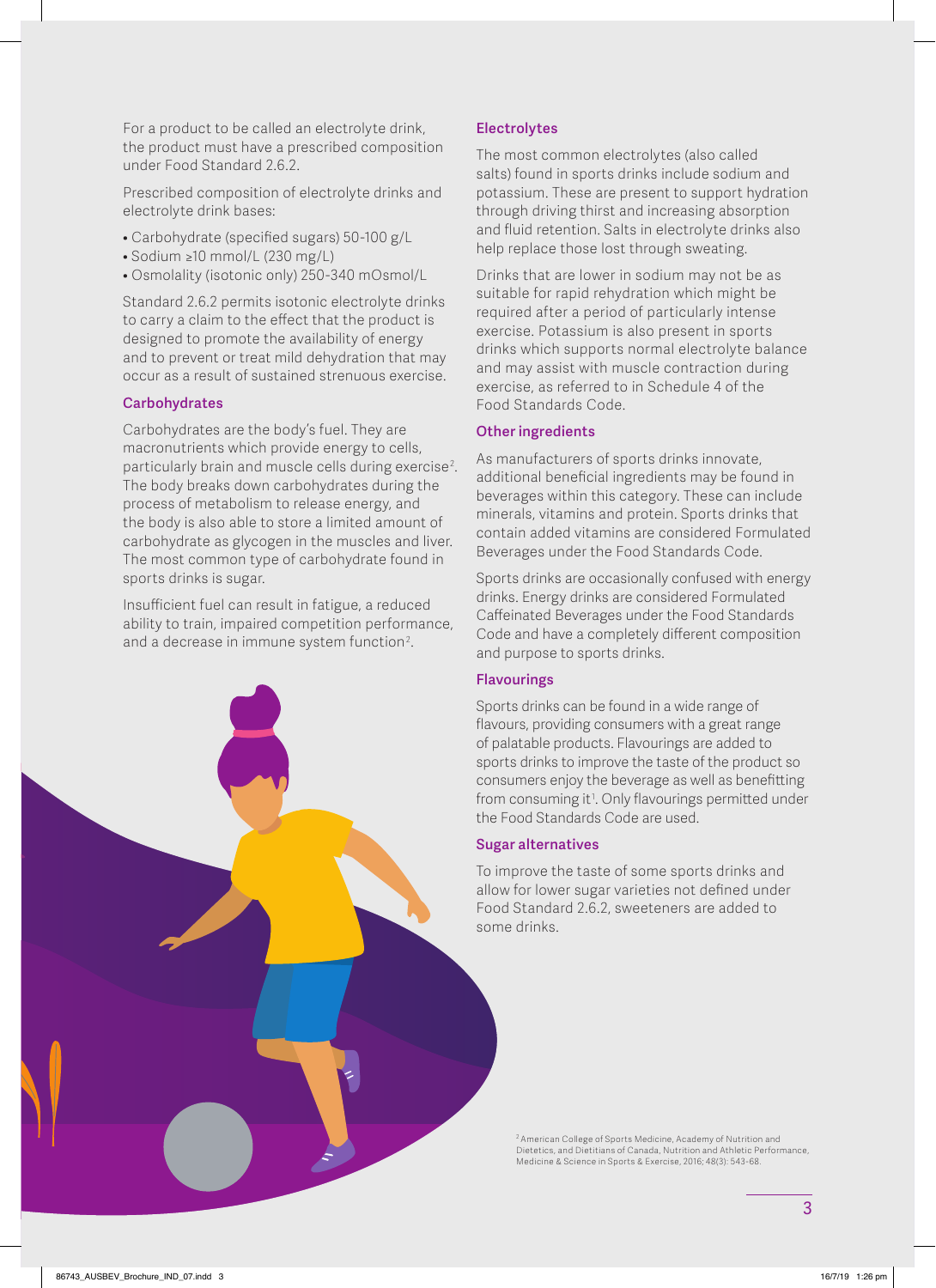

## **When to use a sports drink**

#### **Pre-exercise**

To ensure some very active people and athletes are adequately fuelled and hydrated before they start their physical activity, they may require a pre-exercise meal or snack. Easily digestible foods and drinks containing carbohydrates can be very effective as a source of pre-exercise fuel.

It is important to determine what the best food or fluid is to fuel the exercise to be undertaken in order to prevent early fatigue, decreased endurance and an upset stomach.

**Sports drinks, particularly electrolyte drinks, can provide a valuable source of nutrients that may be required by the body during exercise. All electrolyte drinks must comply with Food Standard 2.6.2, and contain carbohydrates and electrolytes that might be required depending on the intensity and duration of exercise.** 

Consuming sports drinks before exercise can help athletes start in a well hydrated and appropriately fuelled state. This may be necessary when exercising for long periods of time, and in hot or humid conditions<sup>1</sup>.

#### **During exercise**

Sports drinks, particularly electrolyte drinks, contain carbohydrates to provide fuel for those doing intense, sustained exercise.

The formulation of these products may allow the consumer to continue exercising at a higher level and for longer, due to the provision of fuel while the activity is ongoing<sup>1</sup>.

Evidence also suggests that carbohydrates can reduce fatigue and improve performance during intermittent exercise or team sport $^{\rm 3}$ .

#### **Recovery**

Many athletes are dehydrated after exercise. It is important that they rehydrate and refuel soon after exercise. The urgency is dependent on the type of exercise that has been conducted and when the next training session or competition is scheduled. When choosing the best foods and drinks for recovery, consider the need to refuel and rehydrate, as well as the need for muscle repair and growth.

Post-exercise fluid needs vary between individuals as well as with the type of exercise and environmental conditions. The fluid that is lost through perspiration contains electrolytes which must be replaced to allow for adequate hydration and healthy bodily function. The electrolyte content of sports drinks may help support effective rehydration by replacing electrolytes lost through sweating by driving thirst and increasing absorption and fluid retention<sup>1</sup>.

Recovery should be supported by refuelling with carbohydrates. Consuming foods or fluids high in carbohydrates after exercise can maximise effective refuelling time<sup>2</sup>.

Protein intake helps muscle growth and maintenance, making it important for post-training recovery. In addition to protein intake, recovery meals and snacks should also include sufficient fluids to replenish water lost through sweating.

3 Baker LB, Rollo I, Stein KW, Jeukendrup AE, Acute Effects of Carbohydrate Supplementation on Intermittent Sports Performance, Nutrients, 2015 Jul 14;7(7):5733-63.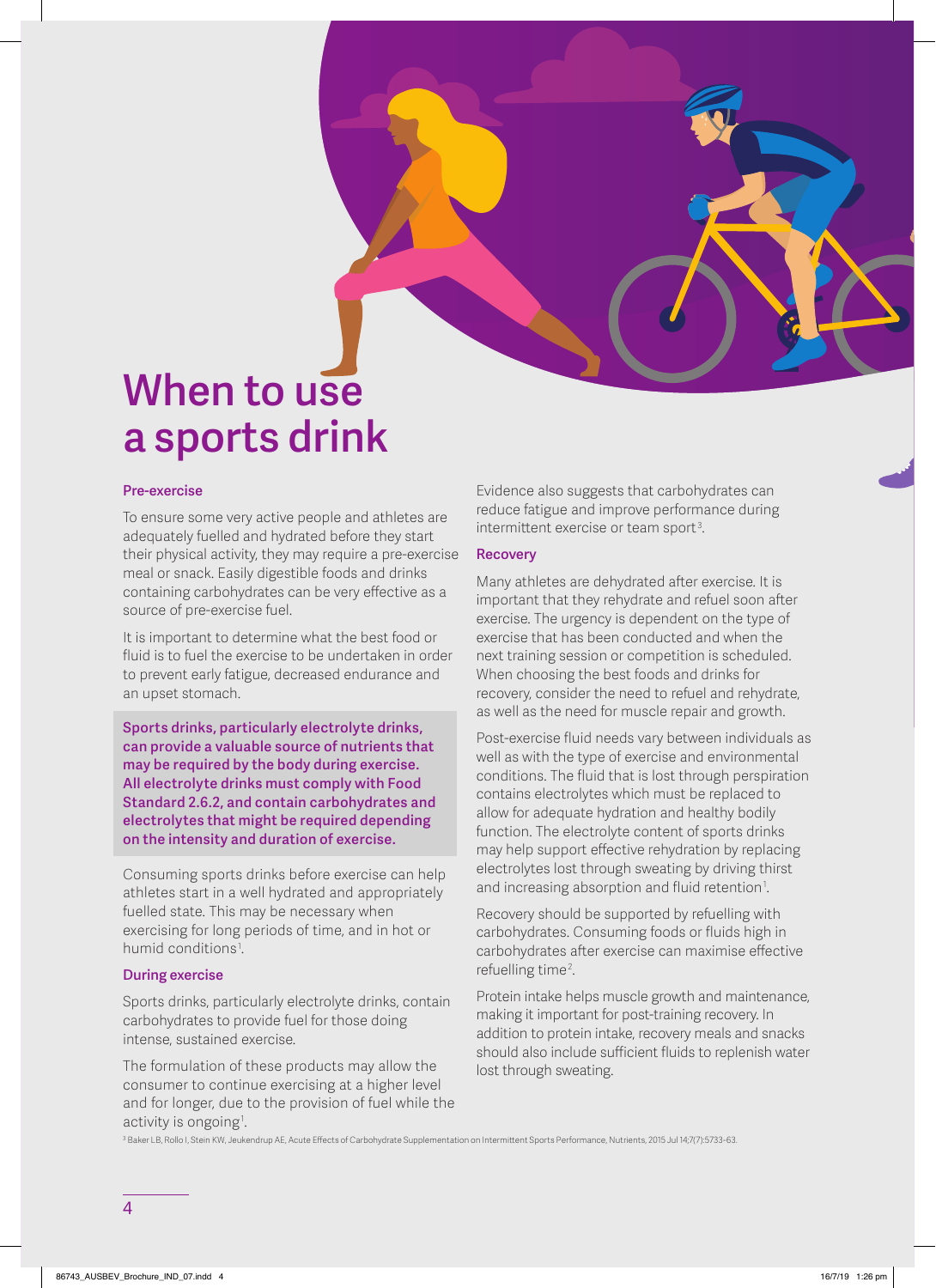**Typical composition of a range of sports drinks, including some common electrolyte drinks**

| <b>Example</b><br>fluid   | Carbohydrate<br>(g/100mL)                       | Electrolytes/<br>salts (mg/100mL)                                | Other<br>ingredients                                               |
|---------------------------|-------------------------------------------------|------------------------------------------------------------------|--------------------------------------------------------------------|
| Gatorade<br>Performance   | Sucrose 5.5<br>Glucose 0.5                      | Sodium 51<br>Potassium 22.5                                      |                                                                    |
| Gatorade<br>G2            | Sucrose 2                                       | Sodium 46<br>Potassium 13                                        |                                                                    |
| Gatorade<br>G-Active      | $\bigcap$                                       | Sodium 45<br>Potassium 14                                        | Vitamin B3<br>Vitamin B5<br>Vitamin B6                             |
| Powerade<br>ION4 Isotonic | Sugars 5.8                                      | Sodium 28<br>Potassium 33<br>Calcium 14.7<br>Magnesium 5.9       |                                                                    |
| Powerade<br>7ero          | $\bigcirc$                                      | Sodium 51                                                        |                                                                    |
| Mizone<br>Sport           | Sugars 3.7<br>(Dextrose<br>Sucrose<br>Fructose) | Sodium 23                                                        | Vitamin C<br>Vitamin B3<br>Vitamin B5<br>Vitamin B6<br>Vitamin B12 |
| Maximus                   | Sucrose 6.0<br>Maltodextrin 1.6                 | Sodium 30<br>Potassium 47<br>Magnesium 4<br>Calcium <sub>2</sub> |                                                                    |

IIIC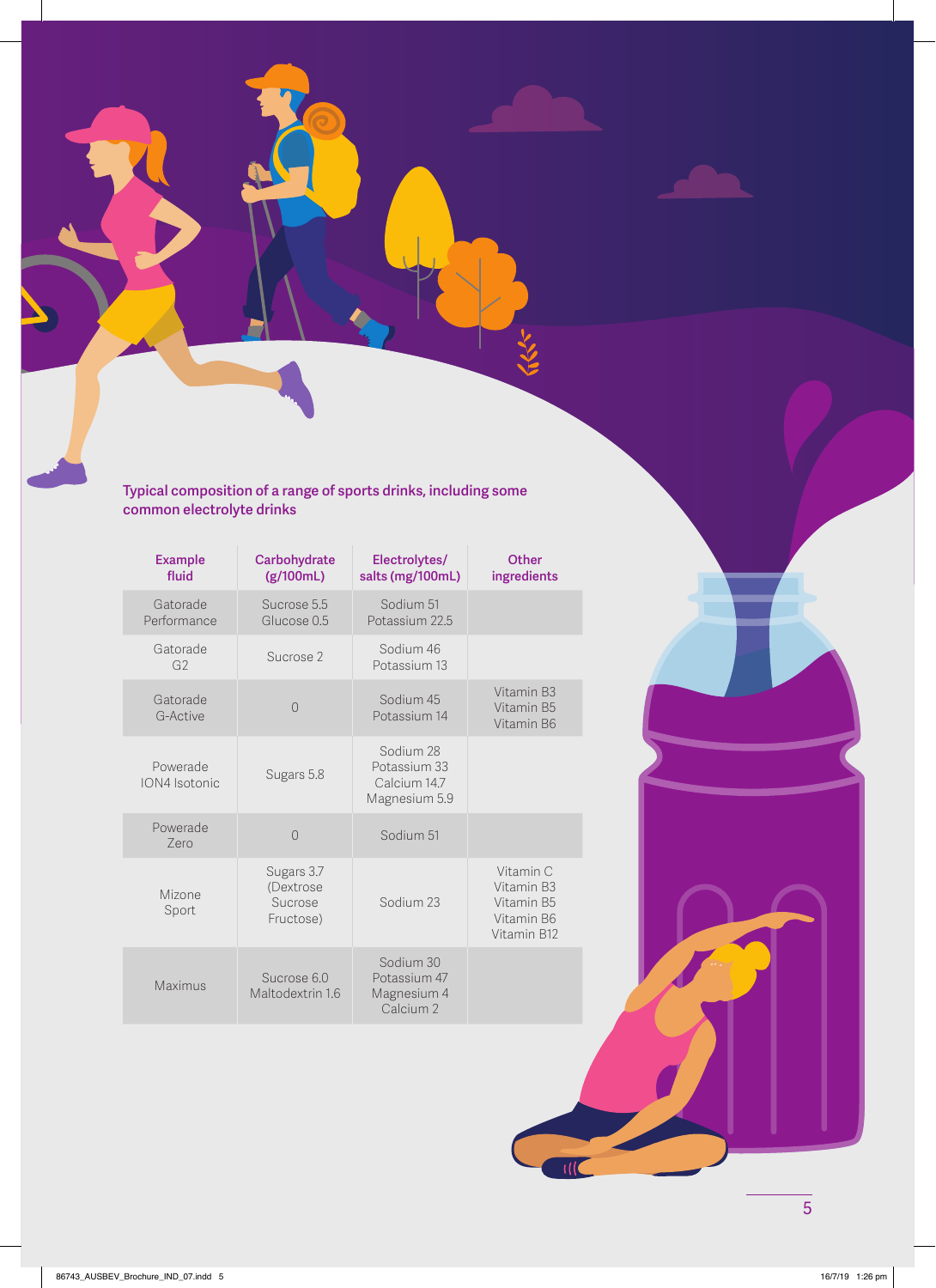# **Who should drink sports drinks?**

Choosing a sports drink depends on the individual, their needs, the type of activity and exercise intensity as well as the timing of consumption (before, during or after exercise) and the environment.

From playing sports, working out, undertaking active recreational activities, to home exercising, there are a number of settings in which sports drinks, particularly electrolyte drinks, might be suitable for consumption.

**Many Australians consume electrolyte drinks to help them reach their maximum potential, while others may consume them after exercise as a recovery aid. However, it's important to recognise that a sports drink or electrolyte drink may only be beneficial in certain circumstances, primarily in conjunction with high intensity exercise and endurance sports/activities.**

#### **Active adults**

The best beverage for active adults depends on a variety of factors including the amount and intensity of exercise and the environment.

Australia's hot climate means exercising outdoors can result in the significant loss of fluid and salts which must be replaced.

In some circumstances, when light exercise is carried out, water or sports waters may be sufficient in order to replace fluids.

For consumers who are looking to lose weight and reduce their kilojoule or sugar intake, an electrolyte drink may not be necessary.

#### **Active adolescents**

The nutritional needs of adolescent athletes should be carefully considered in conjunction with a caregiver and sports dietitian. Unlike adults, adolescent diets must also consider nutrition for growth and development, in addition to providing nutrition for activity<sup>4</sup>.

For adolescents participating in prolonged and vigorous physical activity, such as competitive sports tournaments, they may benefit from consuming sports drinks.

The consumption of electrolyte drinks or sports drinks may only be suitable for adolescents engaged in competitive sport. The totality of the diet should be considered with a sports dietitian prior to the consumption of sports drinks.

4 Desbrow B. McCormack J. Burke L.M & Cox G.R. Sports Dietitians Australia Position Statement: Sports Nutrition for the Adolescent Athlete. International Journal of Sports Nutrition and Exercise Metabolism, 2014; 24(5):570-584.

# **Frequently asked questions**

#### **How much exercise is required before I should consume a sports drink?**

**A:** There isn't a set amount of exercise as this varies from person-to-person, the type of exercise undertaken, and the particular exercise goal. Generally, those exercising vigorously for 60-90 minutes or more could benefit from an electrolyte/ sports drink.

#### **How much sweat would I lose during exercise?**

**A:** Sweat rates vary between individuals and different environmental conditions.

#### **Is plain water just as good as an electrolyte drink?**

**A:** Water is essential for life as it is involved in several functions in the body including regulating body temperature and maintaining proper fluid balance (homeostasis). Water always has a place during sport and exercise when it comes to hydration.

Sweat does not just contain water, but also salts. These important salts require replacement. Water is an effective drink to replace fluid in general and when exercise is at low intensity or for a short duration. For those who exercise at high intensity or for long periods, however, drinks containing carbohydrates and electrolytes such as electrolyte drinks are beneficial and may be more appropriate than water alone.

#### **Will consuming a sports drink affect weight loss?**

A: Consuming sports drinks, like any other energy (kilojoule) containing food or beverage, may affect weight loss if the energy consumed is not expended. All electrolyte drinks under Food Standard 2.6.2 must contain a certain level of carbohydrates and therefore energy. The energy in electrolyte drinks may be unnecessary for Australians looking to lose weight or for those who do not exercise vigorously.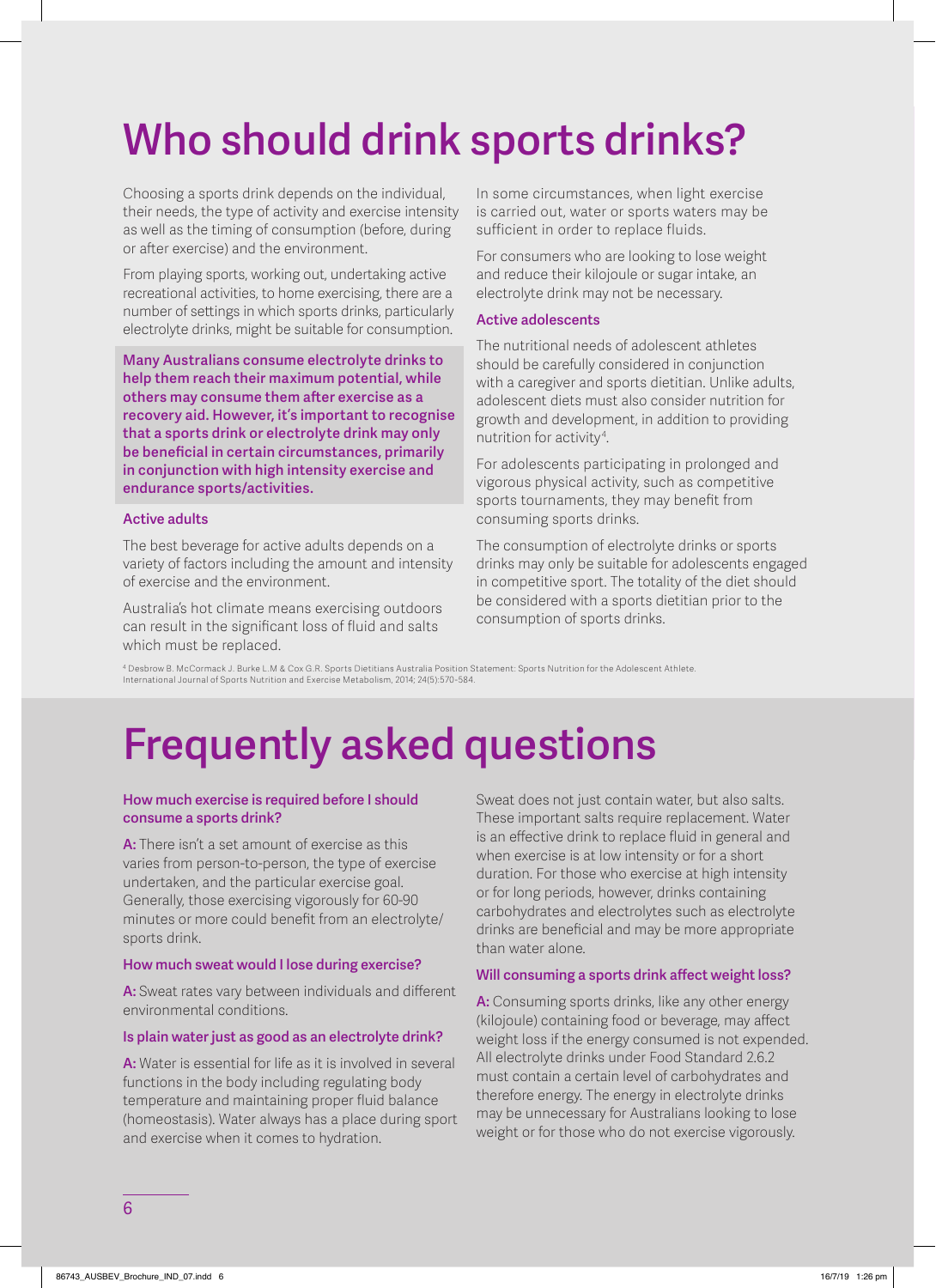

## **What are some of the other options for staying hydrated?**

**A:** Electrolyte drinks offer a convenient and quick way of hydrating and replenishing the energy used and salts lost during vigorous exercise. For less vigorous exercise, rehydration may be achieved by consuming water, milk, fruit juice (with no added sugar) or other oral rehydration solutions. Combining a meal or snack with water will help replenish both fluids and salts.

## **Are sports drinks suitable for children?**

**A:** Children do not need to consume sports drinks. Some adolescents who are involved in competitive sport may benefit from the consumption of sports drinks, particularly electrolyte drinks, but these should only be consumed with the advice of a professional. Adolescents who are not taking part in vigorous exercise do not need to consume sports drinks.

## **Further information**

For further information about sports drinks and other non-alcoholic beverages, please visit **australianbeverages.org** 

#### **Additional resources**

Australian Sports Commission **sportaus.gov.au** 

Sports Dietitians Australia **sportsdietitians.com.au**